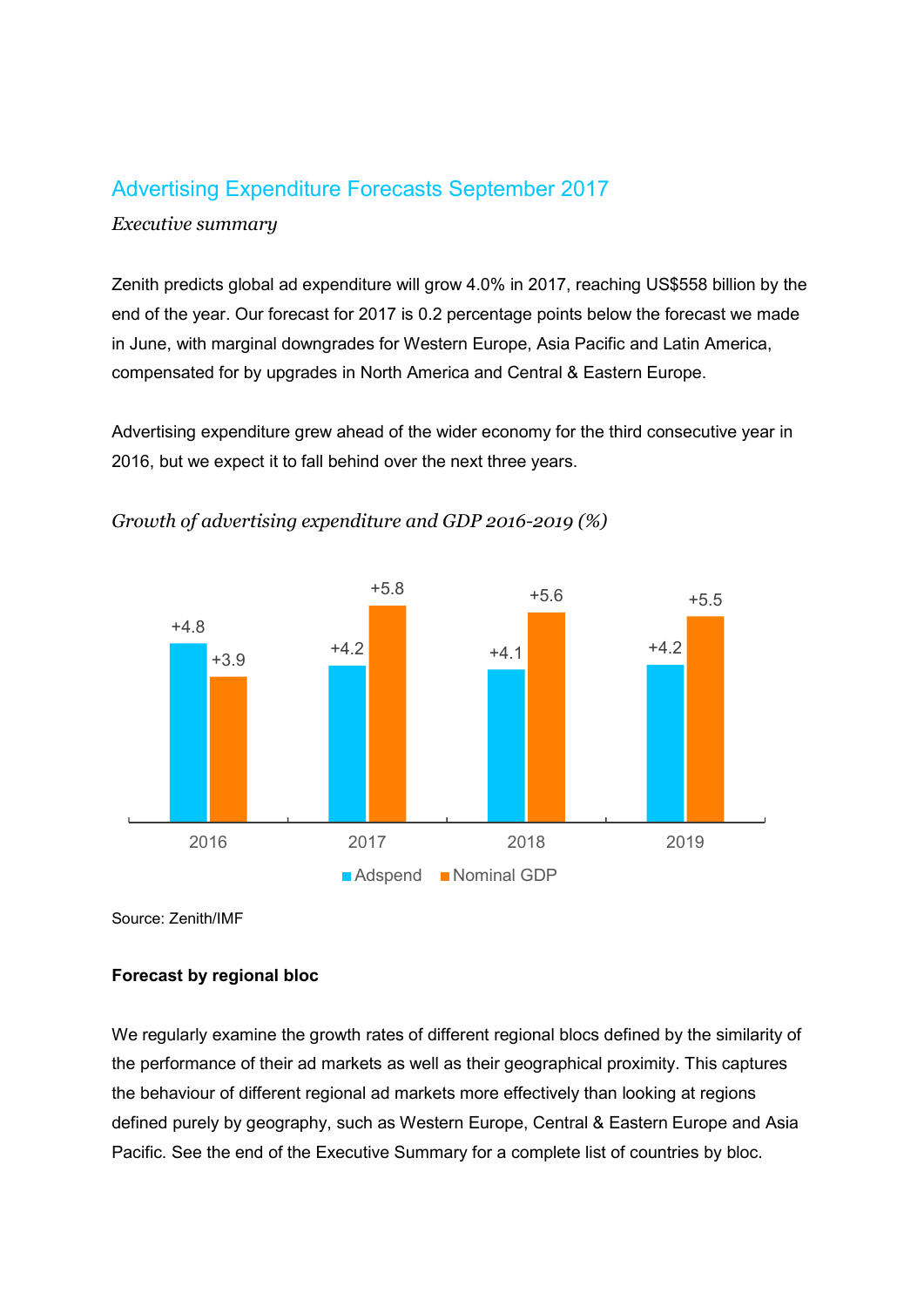

# Growth in adspend by regional bloc 2016-2017 (%)



Source: Zenith

### 1. North America

North America was the first region to suffer the effects of the financial crisis, but it was also quick to recover, and adspend in North America was more robust than in Western & Central Europe between 2012 and 2014. This changed in 2015 as the European markets most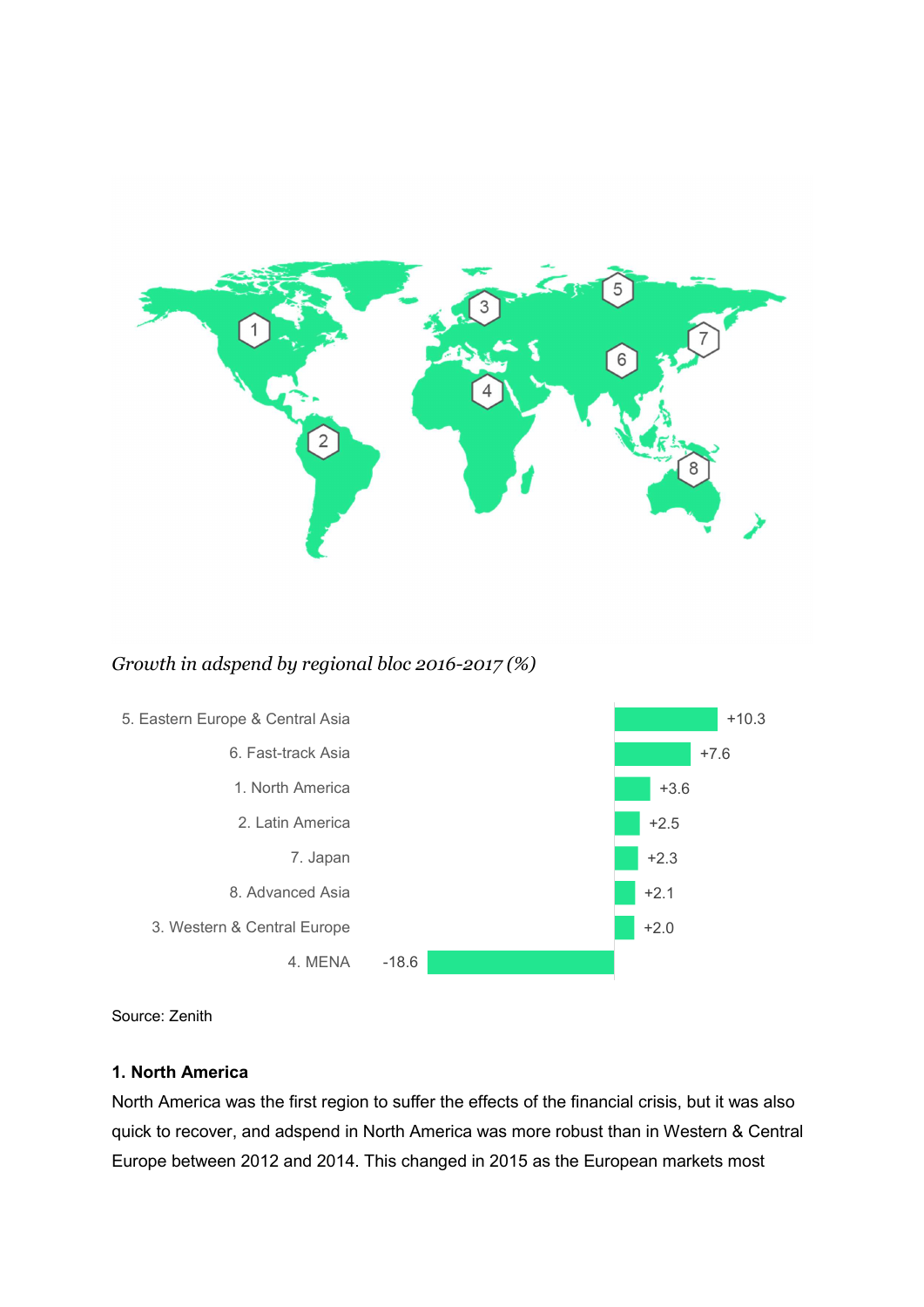affected by the eurozone crisis recovered rapidly, while declining network television ratings eroded US adspend growth. North America started outperforming Western & Central Europe again in 2017 as political and economic uncertainty in the UK dragged down growth in the latter, and Canada's healthy economy boosted its ad market. We expect North American adspend to grow 3.6% this year, and forecast an average of 3.4% growth a year to 2019.

#### 2. Latin America

Argentina, Brazil, Ecuador and Venezuela (which account for 59% of Latin American advertising expenditure) were in recession in 2016, compounded by rapid devaluation in Argentina and full-blown crisis in Venezuela, which is running out of basic supplies and is heading for hyperinflation. Adspend shrank by 0.2% in 2016, after growing 7.5% in 2015. Argentina and Brazil are out of recession, and Venezuela's sustained collapse in adspend means that its continued decline weighs less on the regional total each year. We forecast 2.5% growth in Latin America adspend this year, and 2.7% average annual growth to 2019.

#### 3. Western & Central Europe

Western & Central Europe was one of the regions most affected by the financial crisis of 2008-2009, which then turned into the eurozone crisis. The eurozone crisis is not definitively over, but the region's ad market has been enjoying solid recovery since 2014, after which adspend grew at about 4% a year.

The UK was the stand-out growth market in Western & Central Europe from 2011 to 2016, growing at an average of 7.3% a year. However, a slowing economy, gathering inflation, and political uncertainty over the mid-year elections and Brexit negotiations have all contributed to a sharp slowdown in UK adspend this year. And although the eurozone economy has strengthened this year, this has not fed through to advertising; we have downgraded our growth forecasts of seven eurozone ad markets since our June forecasts. We now forecast 2.0% growth in Western & Central European adspend this year, down from 3.9% growth in 2016, and an annual average of 2.6% growth to 2019.

#### 4. MENA

The drop in oil prices in 2014 has had a severe effect on the economies in MENA, and has prompted advertisers to cut back their budgets in anticipation of lower consumer demand. Political turmoil and conflict have worsened, further shaking advertisers' confidence in the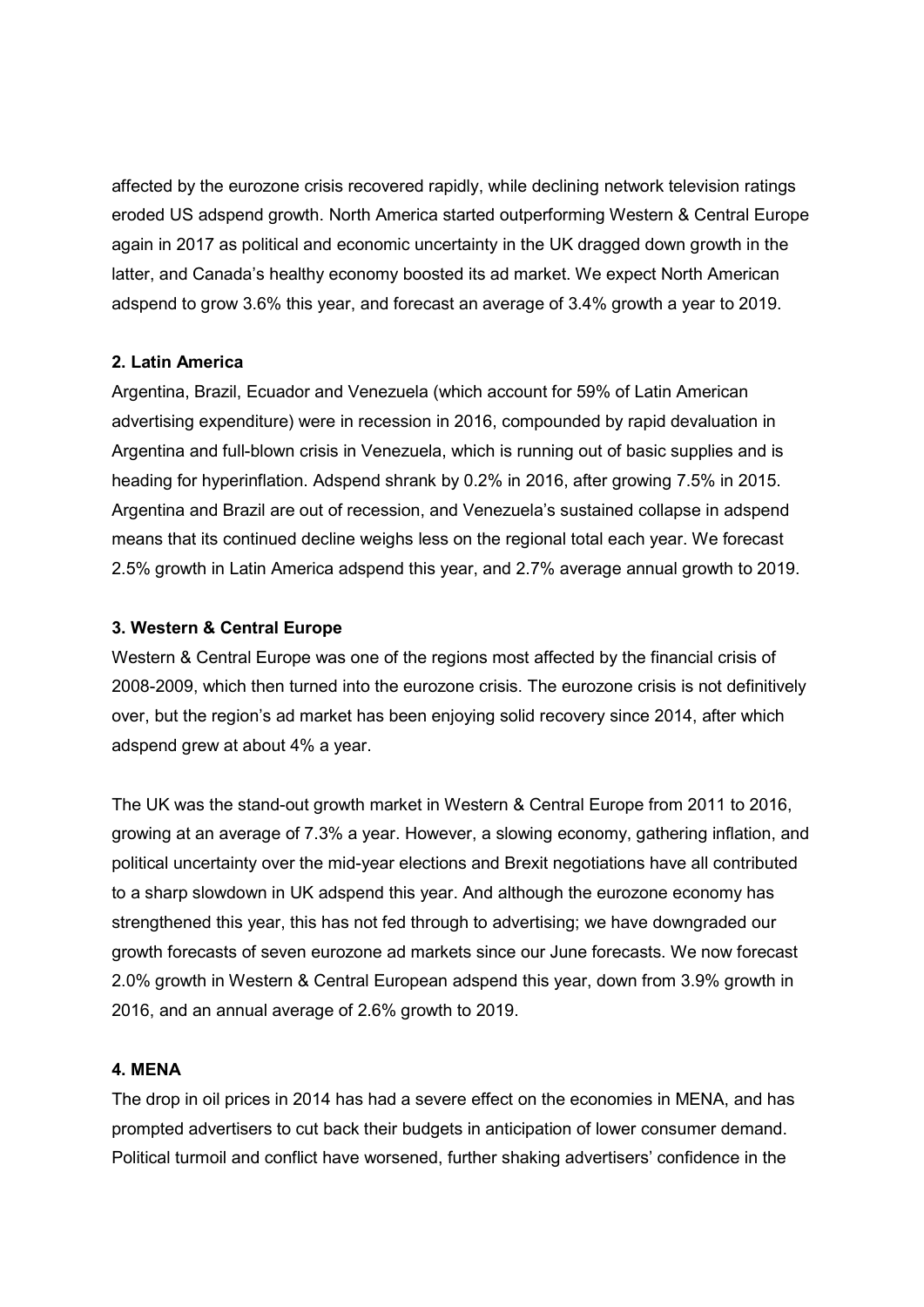region. We forecast an 18.6% drop in adspend in MENA this year, following 10.0% decline in 2016. The region's decline should moderate over time, but we predict no recovery during our forecast period. We expect adspend to shrink 6.3% in 2018 and 0.7% in 2019.

### 5. Eastern Europe & Central Asia

Ad markets in Eastern European & Central Asia generally recovered quickly after the 2009 downturn and then continued their healthy pace of growth for the next few years. In 2014, though, the conflict in Ukraine severely disrupted the domestic ad market, while Russia suffered from sanctions imposed by the US and the EU, the sanctions it imposed in response, and a withdrawal of international investment. These shocks were exacerbated by a sharp drop in the price of oil – which accounted for 70% of Russia's exports in 2014 – and devaluation of the Ukrainian and Russian currencies.

Adspend shrunk 0.7% in Eastern Europe & Central Asia in 2014, and by 8.2% in 2015. The worst-affected ad markets began to recover in 2016, however, and this recovery has continued in 2017, consistently outperforming expectations. We have upgraded our forecasts of average annual growth to 2019 from 9.2% to 9.4%, ensuring that Eastern Europe & Central Asia remains the fastest-growing regional bloc over this period.

# 6. Fast-track Asia

Fast-track Asia is characterised by economies that are growing extremely rapidly as they adopt Western technology and practices and innovate new ones, while benefiting from the rapid inflow of funds from investors hoping to tap into this growth. Fast-track Asia barely noticed the 2009 downturn (ad expenditure grew by 7.8% that year) and since then has grown very strongly, ending 2016 up an estimated 9.2%. However, the Chinese economy – the main engine of growth in Fast-track Asia – is slowing down after years of blistering growth, and the ad market is slowing alongside it. The extended period of mourning for King Bhumibol Adulyadej has led to a second year of decline for Thailand, and Malaysia's recovery from the downturn of 2016 has been less rapid than we hoped. We expect ad expenditure in Fast-track Asia to grow 7.6% in 2017, and at an average rate of 7.3% a year between 2016 and 2019, down from 10.8% a year between 2011 and 2016.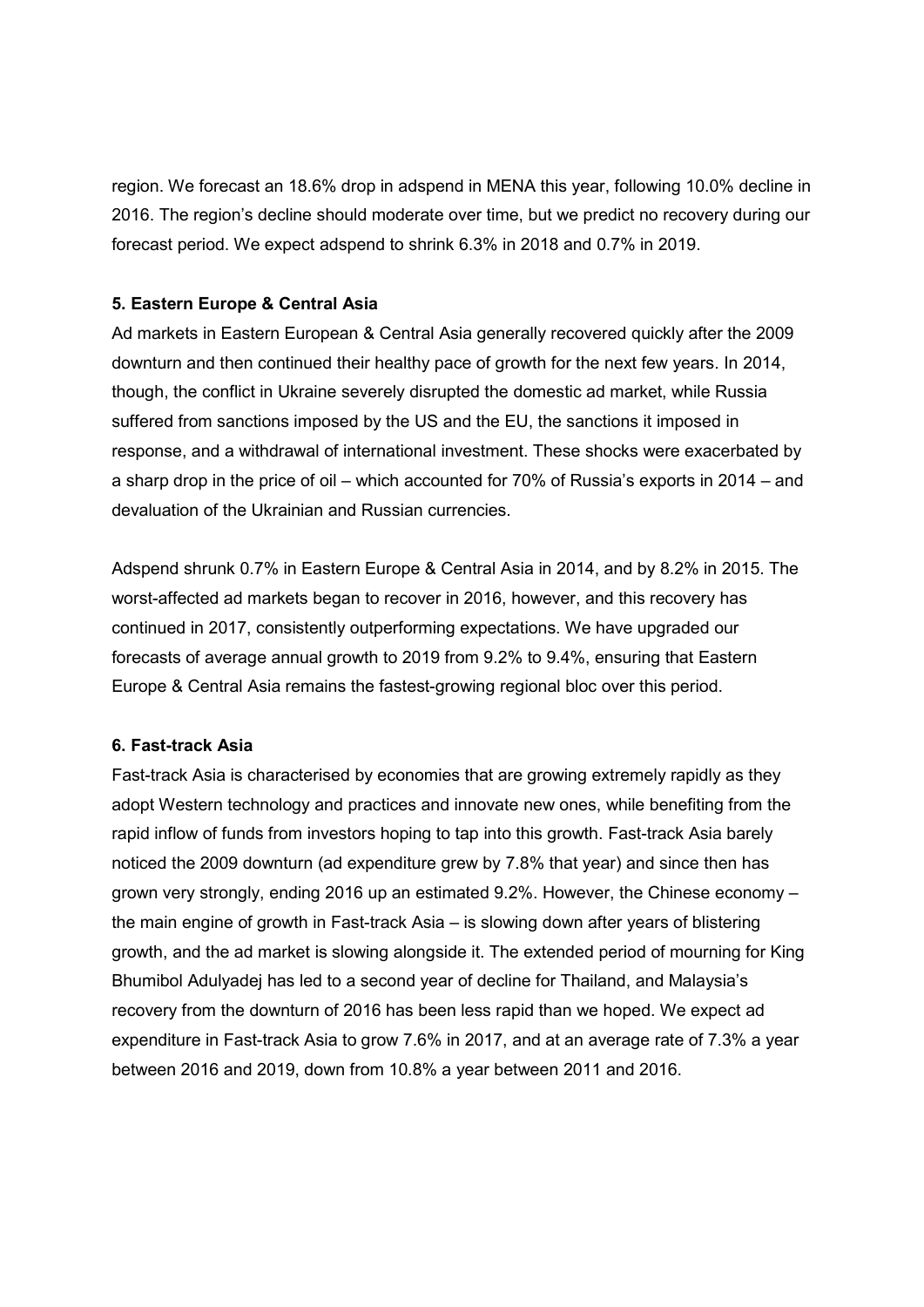### 7. Japan

Japan behaves differently enough from other markets in Asia to be treated separately. Despite recent measures of economic stimulus, Japan remains stuck in its rut of persistent low growth. We forecast average adspend growth of 1.9% a year between 2016 and 2019, after a relatively strong year of 3.0% growth in 2016.

#### 8. Advanced Asia

Apart from Japan, there are five countries in Asia with developed economies and advanced ad markets that we have placed in a group called Advanced Asia: Australia, New Zealand, Hong Kong, Singapore and South Korea. Adspend grew here at 5.3% in 2015, the best performance since 2011, but slipped back to 2.8% in 2016. Australia and Singapore faced tough comparatives – Australia after an extremely strong year in 2015, and Singapore after its 50th birthday celebrations – while Hong Kong has suffered from a drop in shoppers visiting from mainland China. We now expect Advanced Asia to maintain a growth rate averaging 2.8% a year through to 2019.

### Average annual growth in adspend by regional bloc 2016-2019 (%)



Source: Zenith

Of the various blocs, MENA is the clear underperformer, while the clear outperformers are Fast-track Asia and Eastern Europe & Central Asia. The other blocs range gradually from growing slowly (Japan) to solidly but unspectacularly (North America).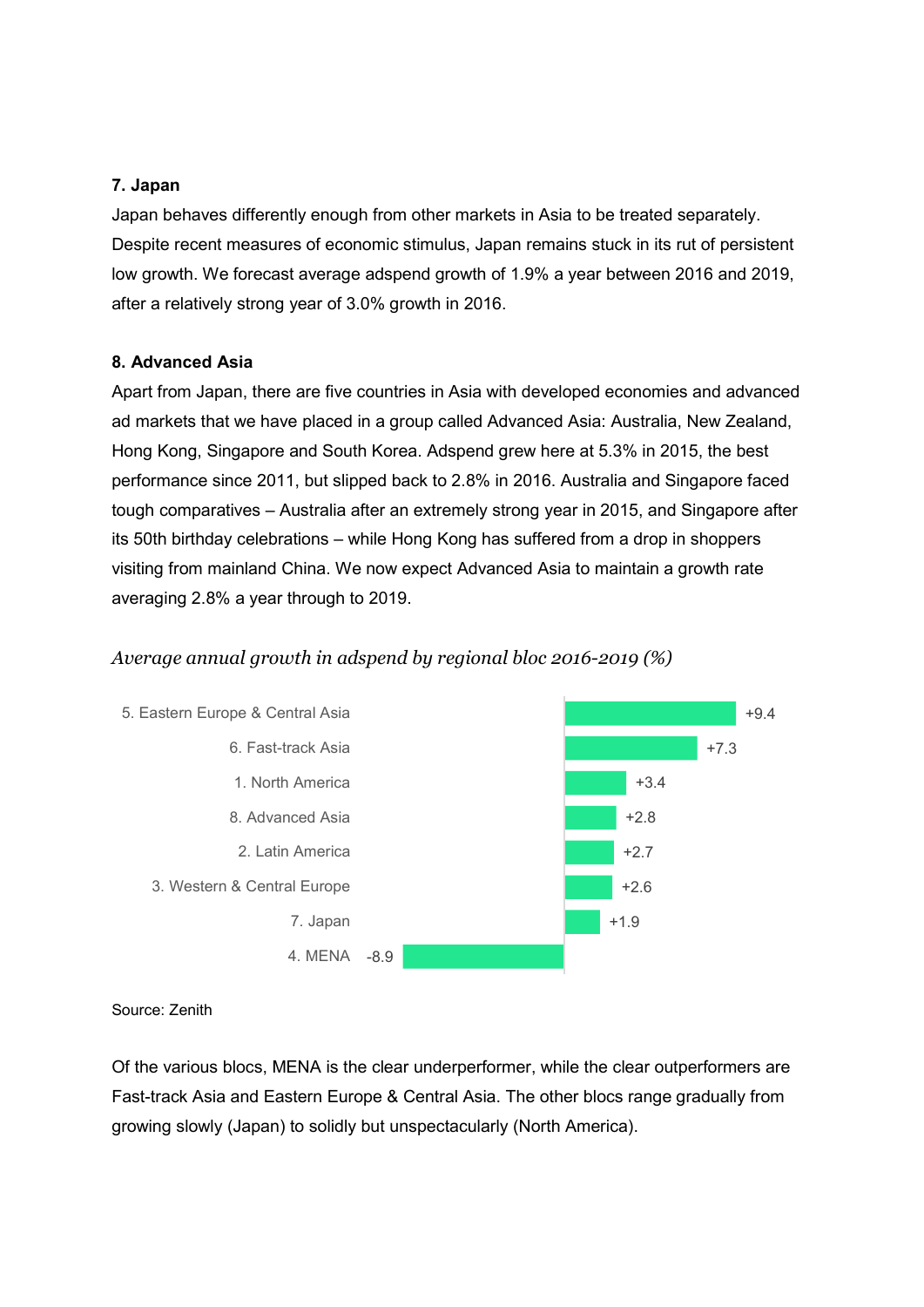### Forecast by leading advertising markets

The US will be the leading contributor of new ad dollars to the global market over the next three years, making up in scale what it lacks in speed. China will come second, combining large scale and rapid growth (though its growth is slowing as its scale increases).

Between 2016 and 2019 we forecast global advertising expenditure to increase by US\$69 billion in total. The US will contribute 29% of this extra ad expenditure and China will contribute 22%, followed by Indonesia, which will contribute 5%, and India, the Philippines and Japan, which will each contribute 4%.

Five of the ten largest contributors will be Rising Markets\* (China, Indonesia, India, the Philippines and Russia), and between them they will contribute 37% of new adspend over the next three years. Overall, we forecast Rising Markets to contribute 55% of additional ad expenditure between 2016 and 2019, and to increase their share of the global market from 37% to 39%.



Top ten contributors to adspend growth 2016-2019 (US\$m)

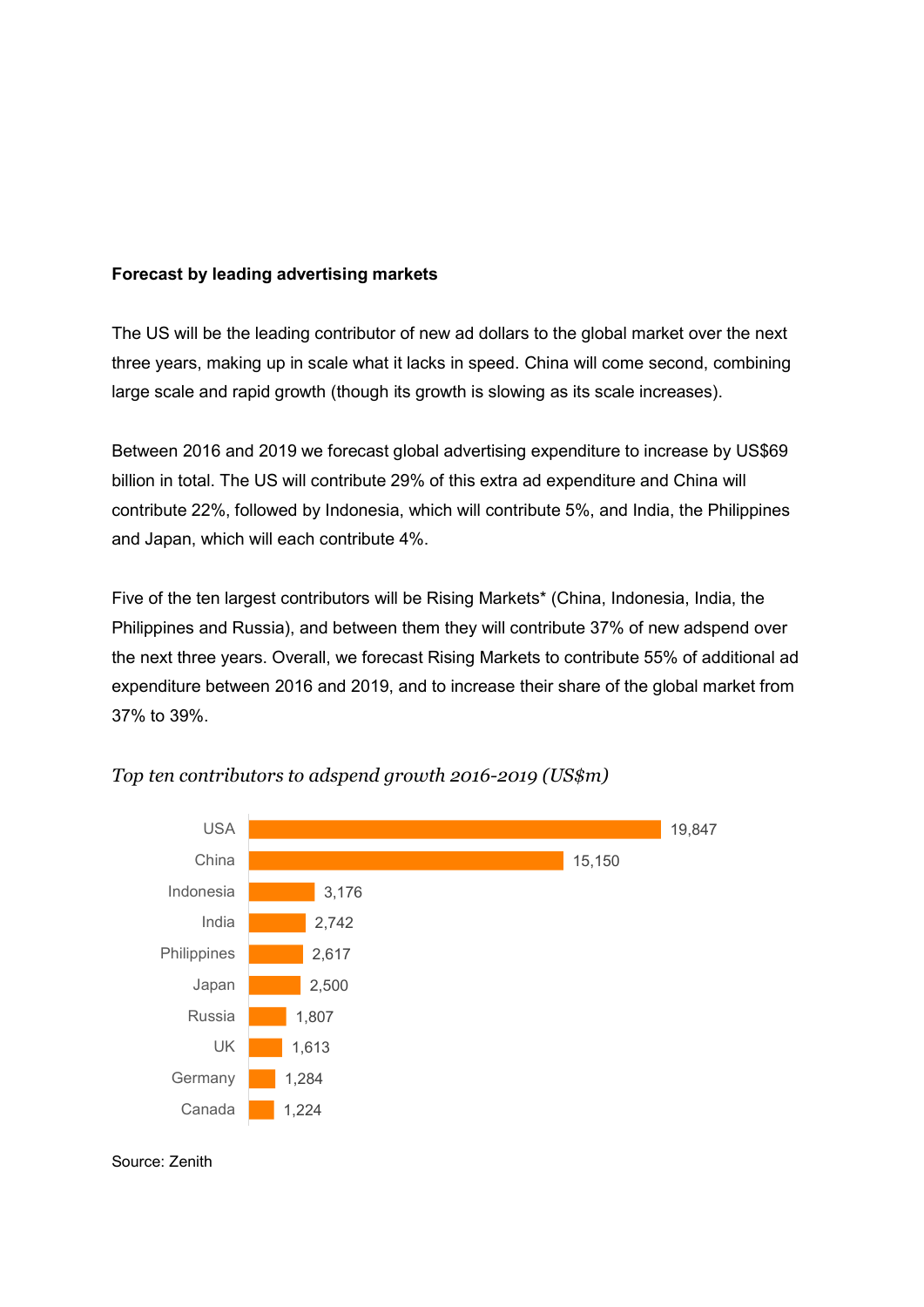The top six advertising markets will remain stable between 2016 and 2019. Australia will overtake France to take seventh place by 2019, while Indonesia will overtake Canada to take tenth place.

# Top ten ad markets

US\$m, current prices. Currency conversion at 2016 average rates.

| Country             |                | Adspend 2016 Country |               |                   | Adspend 2019 |
|---------------------|----------------|----------------------|---------------|-------------------|--------------|
|                     |                |                      |               |                   |              |
|                     | 1. USA         | 190.778              |               | 1. USA            | 210,625      |
|                     | 2. China       | 74,961               |               | 2. China          | 90,111       |
|                     | 3. Japan       | 41,924               |               | 3. Japan          | 44,424       |
|                     | 4. UK          | 24,181               |               | 4. UK             | 25,794       |
|                     | 5. Germany     |                      |               | 21,994 5. Germany | 23,278       |
|                     | 6. Brazil      | 13,047 6. Brazil     |               |                   | 14,111       |
|                     | 7. France      | 11.381               |               | 7. Australia      | 12,489       |
|                     | 8. Australia   | 11,350               |               | 8. France         | 12,339       |
|                     | 9. South Korea | 11.271               |               | 9. South Korea    | 12,113       |
| 10. Canada<br>9.064 |                |                      | 10. Indonesia | 10,795            |              |

Source: Zenith

#### Global advertising expenditure by medium

This year internet advertising will overtake advertising in traditional television to become the world's biggest advertising medium, accounting for 37.2% of total ad expenditure. As internet advertising matures, its growth is slowing down, but it remains the fastest growing medium by some distance. We estimate that internet adspend grew 18% year on year in 2016, and we forecast an average growth rate of 12% a year between 2016 and 2019. By 2019 we expect internet advertising to account for 42.2% of global adspend.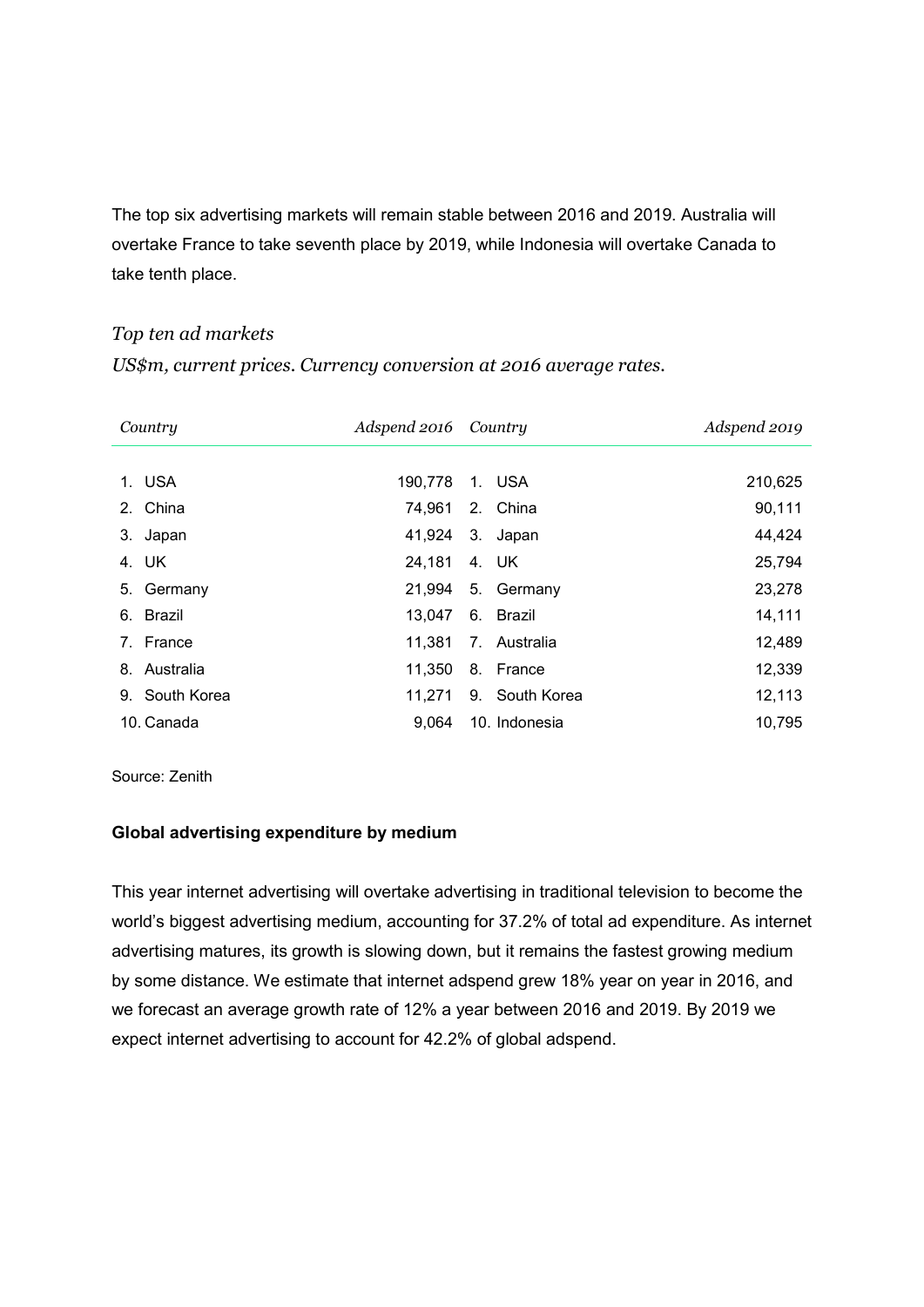

# Internet adspend by type 2016-2019 (US\$ billion)

Source: Zenith

Display is the fastest-growing internet sub-category, with 14% annual growth forecast to 2019. Here we include traditional display (such as banners), online video and social media. All three types of display have benefited from the transition to programmatic buying, which allows agencies to target audiences more efficiently and more effectively, with personalised creative. Online video and social media are currently the driving forces of internet adspend growth: we forecast online video advertising to grow by 21% a year on average between 2016 and 2019, while social media will grow by 20% a year. Online video is benefiting from the increasing availability of high-quality content, and improvements to the mobile viewing experience, such as better displays and faster connections. And for many consumers, checking their mobile devices for social media has become a regular, ingrained habit, while social media ads blend seamlessly into their mobile app newsfeeds. Note that these are not mutually exclusive categories: online video ads are now an important component of social media platforms' revenues.

Paid search and classified are now both lagging substantially behind display. Search is growing at 10% a year, and classified at 7%.

Looking at internet adspend by device reveals the dramatic ascent of mobile advertising (by which we mean all internet ads delivered to smartphones and tablets, whether display,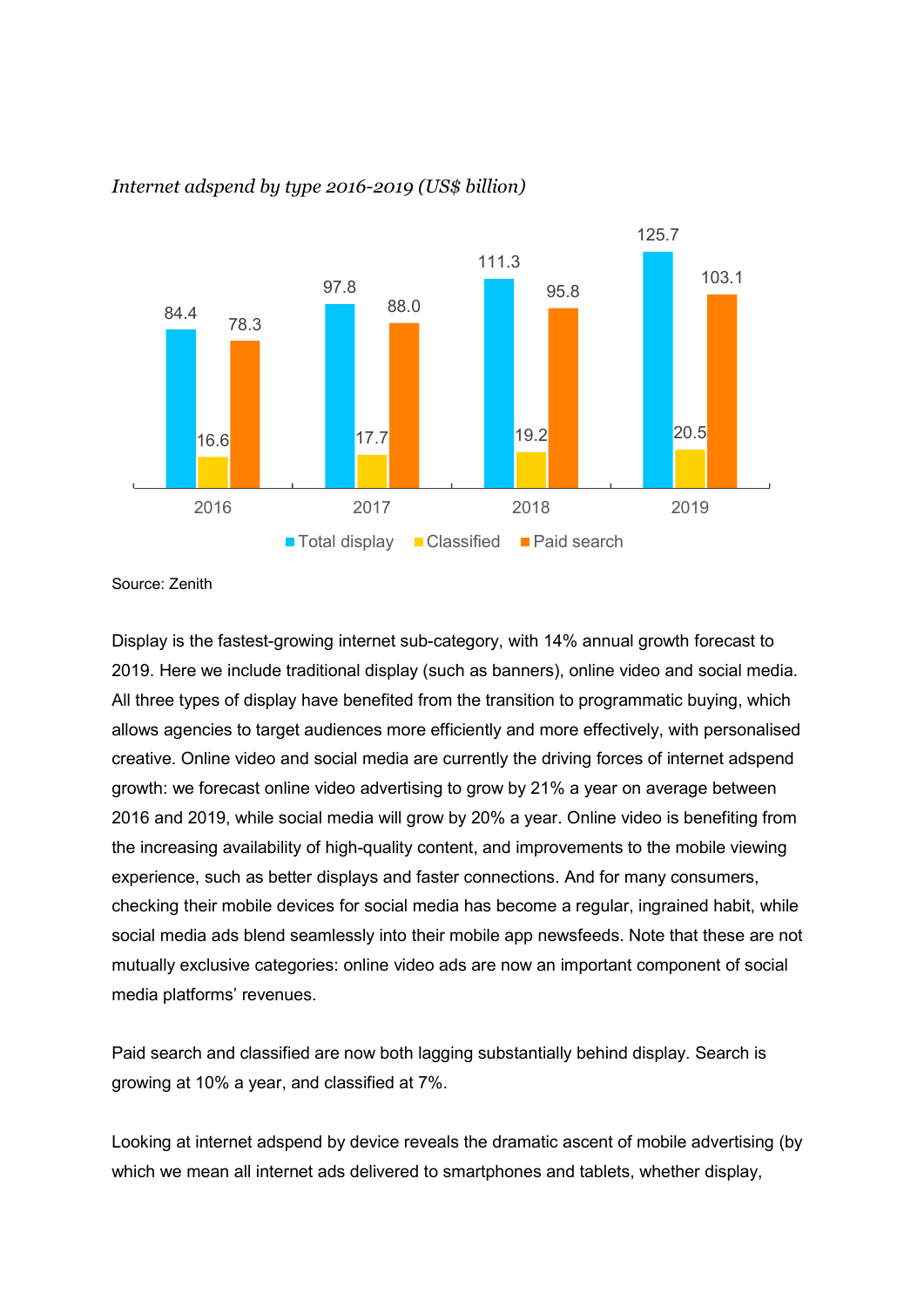classified or search, and including in-app ads). We estimate that mobile advertising grew 48% in 2016, after 86% growth in 2015, and we forecast an average annual growth rate of 25% a year between 2016 and 2019, driven by the rapid spread of devices and improvements in user experiences. By contrast we forecast desktop internet advertising to shrink at an average rate of 2% a year as advertisers follow consumers to mobile.

We estimate global expenditure on mobile advertising at US\$80 billion in 2016, representing 44.6% of internet expenditure and 15.2% of total advertising expenditure (this total excludes a few markets where we don't have a breakdown by medium). By 2019 we forecast mobile advertising to have grown to US\$156 billion, well ahead of desktop's US\$94 billion total, having overtaken desktop in 2017. Mobile will account for 62.5% of internet expenditure and 26.4% of all expenditure in 2019 – more than all the traditional media except television put together.



# Share of global adspend by medium

Source: Zenith

Since it began in the mid-1990s, internet advertising (both desktop and mobile) has principally risen at the expense of print. Over the last ten years internet advertising has risen from 7% of total global spend (in 2006) to 34% (in 2016). Meanwhile newspapers' share of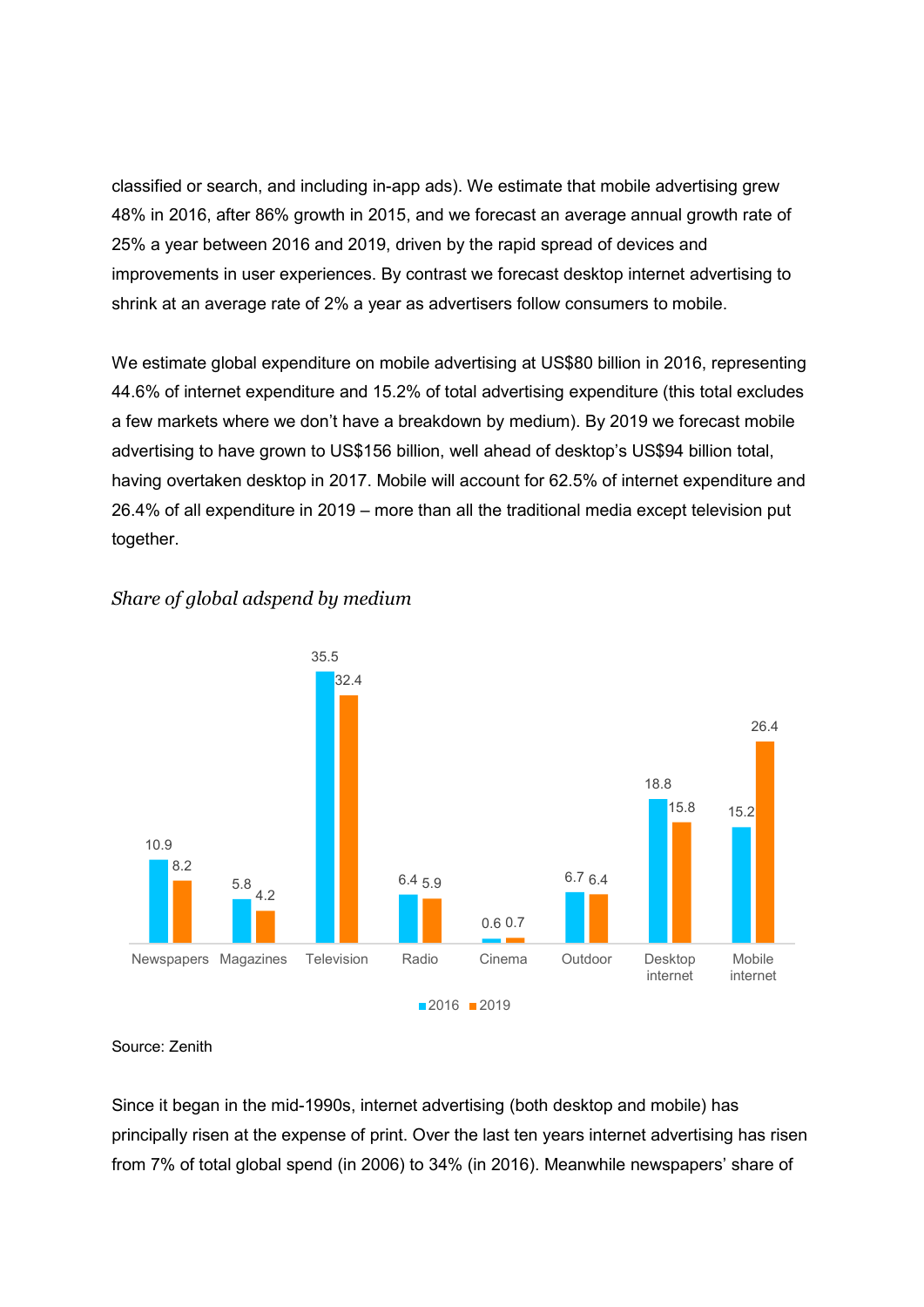global spend has fallen from 28% to 11%, while magazines' has fallen from 13% to 6%. Print titles will continue to lose market share as their readers continue to move to online versions of the print brands or other forms of information and entertainment entirely. We predict newspapers and magazines will shrink at average rates of 6% a year, ending with respective 8% and 4% market shares in 2019.

Note that our figures for newspapers and magazines include only advertising in printed editions of these publications, not on their websites, or in tablet editions or mobile apps, all of which are picked up in our internet category. The performance of print editions does not describe the overall performance of newspaper and magazine publishers.

Television was the dominant advertising medium between 1996 (when it overtook newspapers with a 37% market share) and 2016 (when it attracted 36% of total advertising expenditure). This year, however, we expect the internet to overtake television to become the largest advertising medium. Looking at the ad market as a whole, including search and classified, we think television's share peaked at 39.3% in 2012, fell to 35.5% in 2016, and by 2019 expect it to fall back to 32.4%, its lowest share since 1989.

However, one of the reasons for television's loss of share is the rapid growth of paid search, which is essentially a direct response channel (together with classified), while television is the pre-eminent brand awareness channel. Television does not compete directly against search, and indeed the two can complement each other, for example by running paid search activity to take advantage of the increase in searches driven by a television campaign. Taking internet classified and search out of the picture, television will remain the principal display medium for many years to come. We estimate television accounted for 43.3% of display expenditure in 2016, and will attract 41.0% in 2019.

If we consider audiovisual advertising as a whole – television plus online video – we see that it is in fact consolidating its dominant share of display advertising. Television offers unparalleled capacity to build reach, while online video offers pinpoint targeting and the potential for personalisation of marketing messages. Both are powerful tools for establishing brand awareness and associations. We estimate that audiovisual advertising accounted for 48.5% of display advertising in 2016, up from 43.7% in 2010, and expect its share to rise to 49.3% in 2019.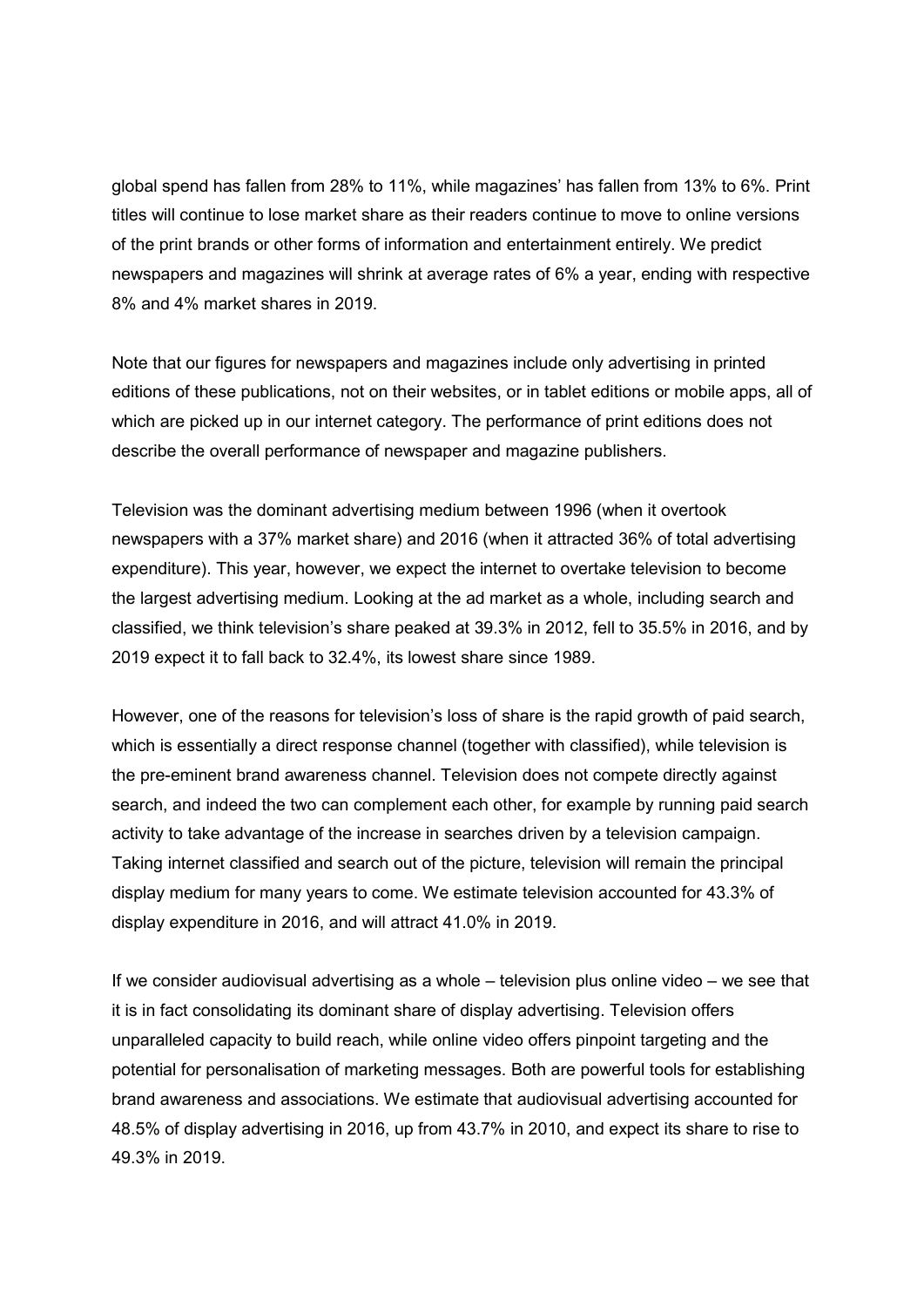

# Contribution to global growth in adspend by medium 2016-2019 (US\$ million)

Source: Zenith

Mobile is by some distance the main driver of global adspend growth. We forecast mobile to contribute US\$76 billion in extra adspend between 2016 and 2019 (again excluding markets where we don't have a breakdown by medium). That's more than the US\$69 billion net increase in total adspend over these years – mobile advertising's growth will be counterbalanced by an US\$6 billion decline in desktop advertising, as advertisers switch budgets to mobile, combined with an US\$15 billion decline from print. Television and outdoor advertising will be the second and third-largest contributors, growing respectively by US\$4 billion and US\$3 billion, while radio and cinema grow by about US\$1 billion each.

# Appendix

### List of countries included in the regional blocs

North America: Canada, USA

Western & Central Europe: Austria, Belgium, Bosnia & Herzegovina, Croatia, Czech Republic, Denmark, Finland, France, Germany, Greece, Hungary, Ireland, Italy, Netherlands, Norway, Poland, Portugal, Romania, Serbia, Slovakia, Slovenia, Spain, Sweden, Switzerland, UK